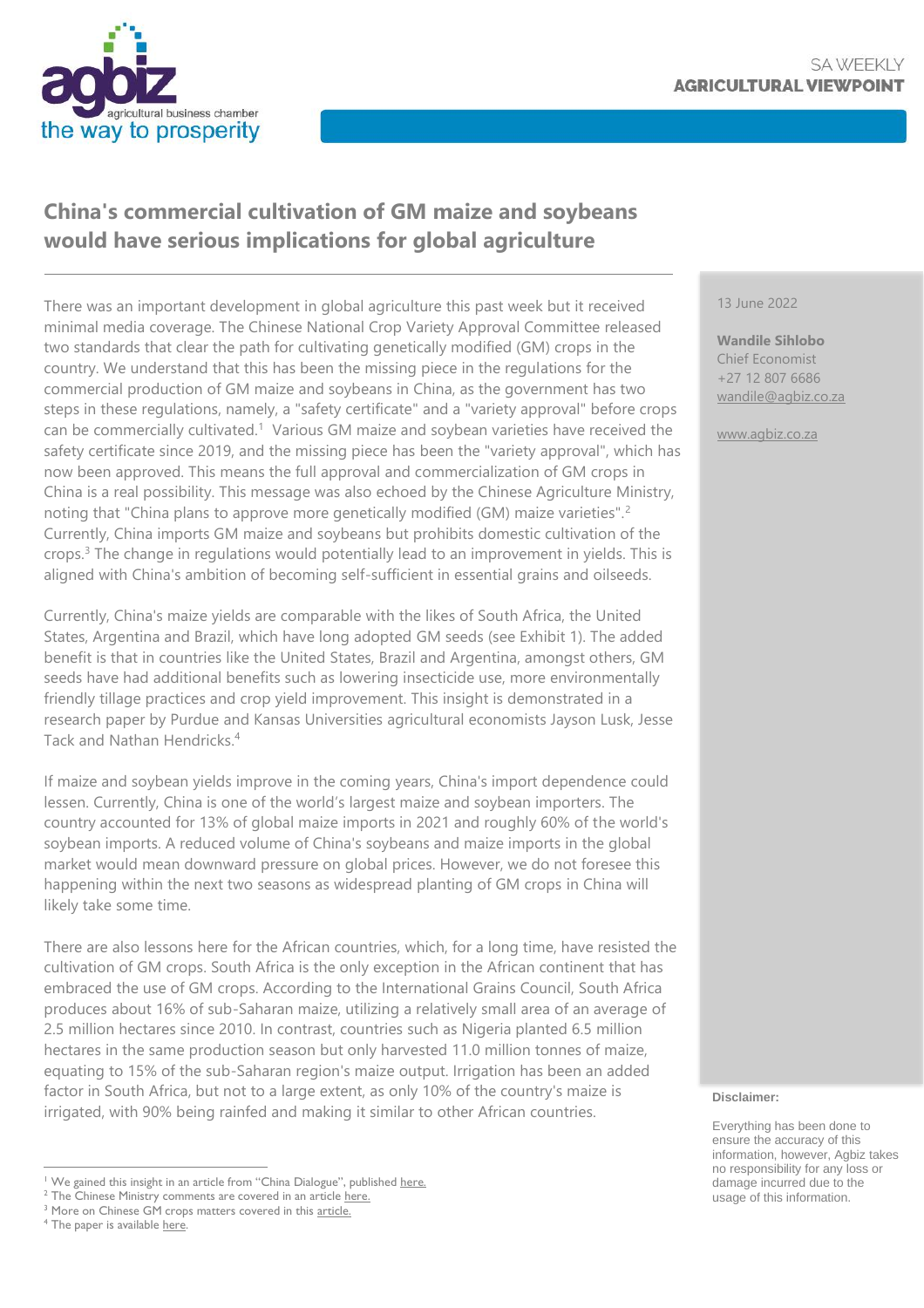South Africa began planting genetically engineered maize seeds in the 2001/02 season. Before its introduction, average maize yields were around 2.4 tonnes per hectare. This has now increased to an average of 5.6 tonnes per hectare as of the 2020/21 production season. Meanwhile, the sub-Saharan African maize yields remain low, averaging below 2.0 tonnes per hectare. While yields are also influenced by improved germplasm (enabled by non-GM biotechnology) and improved low and no-till production methods (facilitated through herbicide-tolerant GM technology), other benefits include labour savings and reduced insecticide use as well as enhanced weed and pest control.

With the African continent currently struggling to meet its annual food needs, using technology, GM seeds, and other means should be an avenue to explore to boost production. The benefits of an increase in agricultural output are evident in the likes of Argentina, Brazil, the United States, and South Africa.

Many African governments should reevaluate their regulatory standards and embrace technology. Of course, this typically introduces debates about the ownership of seeds and how smallholder farmers could struggle to obtain seeds in some developing countries. These are realities that policymakers in the African countries should manage in terms of reaching agreements with seed breeders and technology developers but not close off innovation. The technology developers also need to be mindful of these concerns when engaging various governments in the African countries. Geopolitical and climate change risks present the urgency to explore the technological solutions to increase each country's agricultural production. The Chinese regulators are following that path.

South African farmers and agribusinesses will need to pay close attention to these developments. The increase in production in other parts of the world, specifically in maize, where South Africa is a net exporter, could bring increased competition and downward pressure on prices in the medium term. Some of South Africa's key maize export markets are South Korea, Japan, Taiwan and Vietnam, and all have proximity to China. If China progressively increases production and becomes a consistent net exporter of maize, South Africa would have to explore markets elsewhere, which would be a challenge. These is one aspect that must be kept in mind for the long-term growth of the domestic agricultural sector.





Source: Chart Adopted from Our World in Data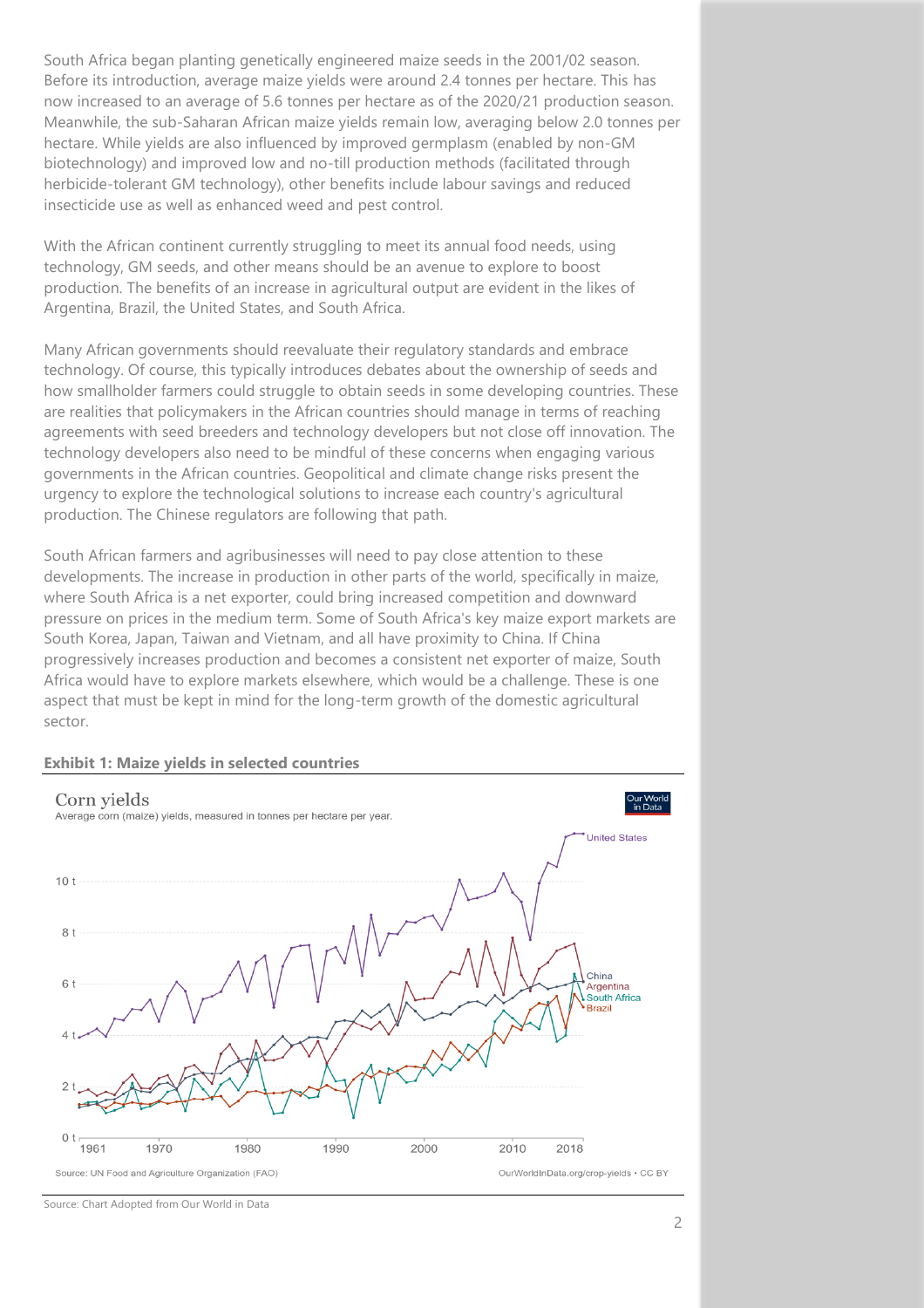# **Weekly highlights**

### **SA agriculture registers a mild quarterly expansion**

The numbers released last week by Statistics South Africa show that in the first quarter of 2022, agriculture gross value added grew by 0,8% quarter-on-quarter (seasonally adjusted). We believe that this quarterly growth is on the back of improved activity in the horticulture industry and some field crops such as soybeans and sunflower seeds, amongst others. While the 2021/22 agricultural production season started on a downbeat footing, with excessive rains damaging some crop and vegetable fields, a breather from mid-January allowed for replanting and recovery in some fields. In addition to these improvements, we have had a decent deciduous fruit harvest. Moreover, there are expectations of a large citrus harvest.

Nevertheless, South Africa's agriculture quarterly gross value-added figures tend to be quite volatile; hence our recent communication focused on the annual performance. We expect a mild contraction of between 3-5% year-on-year in 2022. This will mainly be on the back of a decline in some field crop harvests, combined with the base effects after two years of solid growth where the sector expanded by 14,9% y/y in 2020 and 8,8% y/y in 2021 (revised figures). By field crops, we are not only referring to summer grains but also sugar cane, which experienced sizable damage from the recent heavy floods in KwaZulu-Natal. This impact will likely show in the second quarter data. Moreover, the livestock subsector, which accounts for a substantial share of the South African agricultural value-added, also faces numerous challenges this year, such as rising feed costs and the outbreaks of foot-and-mouth disease, which have led to an export ban to various markets.

Overall, while we are downbeat about South Africa's agriculture growth prospects this year, this sector still has potential for growth in the coming years. Notably, this year's possible underperformance does not mean that the sector is in bad shape per se; the output in a range of commodities is well above the long-term levels, which speaks to the exceptional performance of the past two years rather than the current production conditions. From a policy position, the sector recently launched an Agriculture and Agro-processing Master Plan to drive long-term inclusive growth and help unlock barriers that currently constrain performance. Some of the barriers require collaboration with the line departments, specifically the need to boost the efficiency of municipalities and the much-needed network industries, mainly the roads, rail, ports, water, and electricity.



### **Exhibit 2: South Africa's agriculture GVA**

Source: Stats SA and Agbiz Research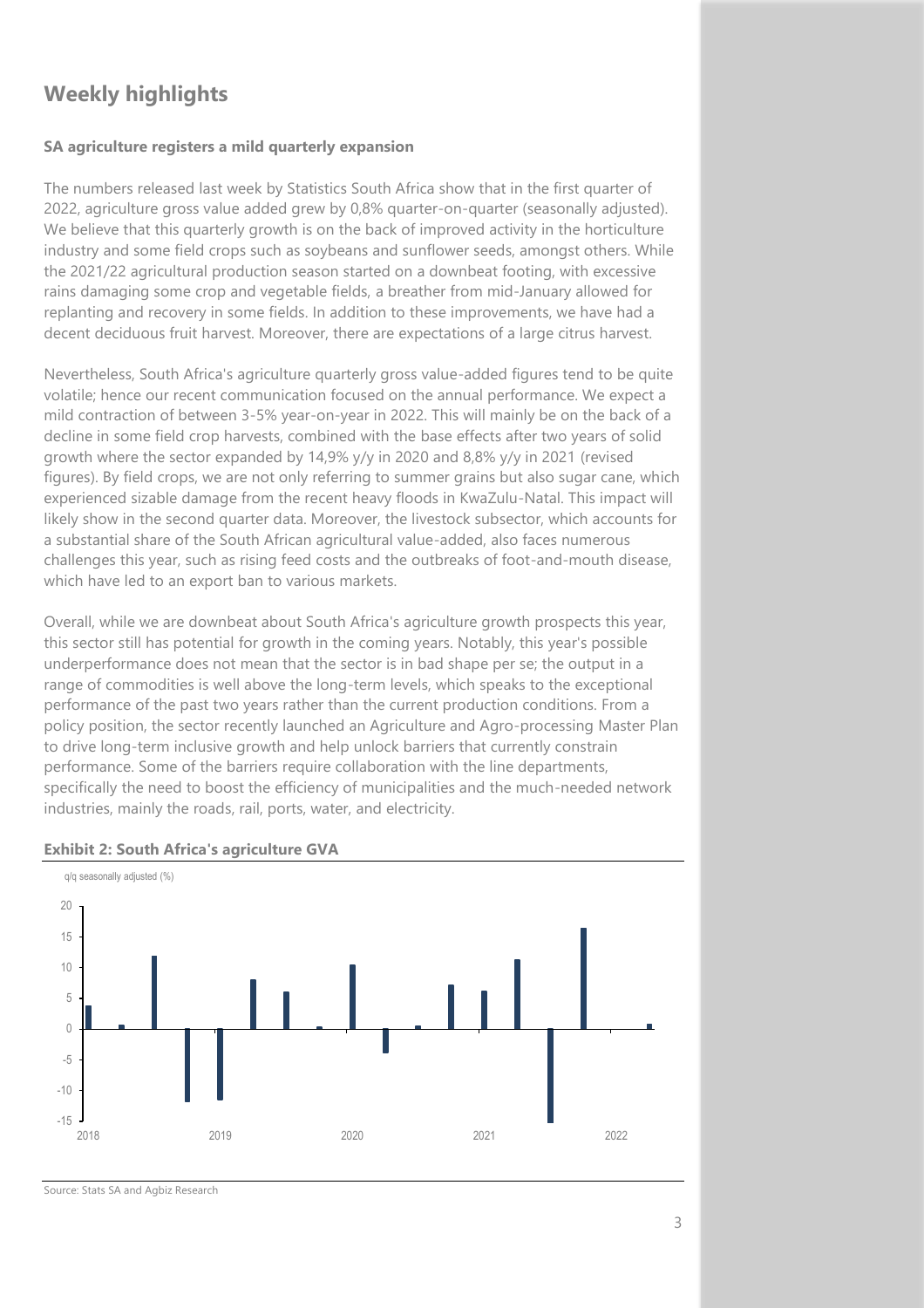### **SA agriculture machinery sales remained robust in May**

We continue to be surprised by the solid agricultural machinery sales, which have remained robust in the first five months of 2022. The data released by the South African Agricultural Machinery Association this past week show that in May 2022, tractor and combine harvester sales were up by 36% year-on-year (y/y) and 51% y/y, with 662 units and 53 units sold, respectively. The generally healthy sales are welcome developments, as they indicate a primary agricultural sector that is still in a better financial condition and continues to invest in movable assets.

We, however, believe that the second half of the year could show a decline, which will be a break from the two years of a positive trend. First, the rising farm input costs, such as fertilisers, fuel and agrochemicals, and increasing interest rates will likely weigh on farmers' finances in the coming months. Second, the strong agricultural machinery sales in 2020 and 2021 could lead to a lower replacement rate this year. For example, South Africa's tractor sales for 2021 amounted to 7 680 units, up by 26% from the previous year. Combine harvester sales amounted to 268 units in the same period, up by 46% from 2020. Notably, 2020 was also an excellent year for South Africa's agricultural machinery sales, so surpassing it meant 2021 was exceptional. In 2020, tractor sales were up by 9% from 2019. Combine harvester sales increased by 29% from 2019. Last, the summer crop harvests this year is down from the 2020/21 season, which will likely have negative financial implications for farmers.

Overall, the improved farmers' finances from large harvests and higher commodity prices, specifically in grains and oilseeds, mainly underpinned the agricultural machinery sales of the past two years and the first five months of 2022. The grains and oilseeds prices were supported by global events such as dryness in South America and Indonesia and rising demand for grains and oilseeds in China. Had it not been for higher global agricultural prices, the local grain and oilseed prices would have softened due to large harvests.



**Exhibit 3: South Africa's tractor sales** 

#### Source: South African Agricultural Machinery Association and Agbiz Research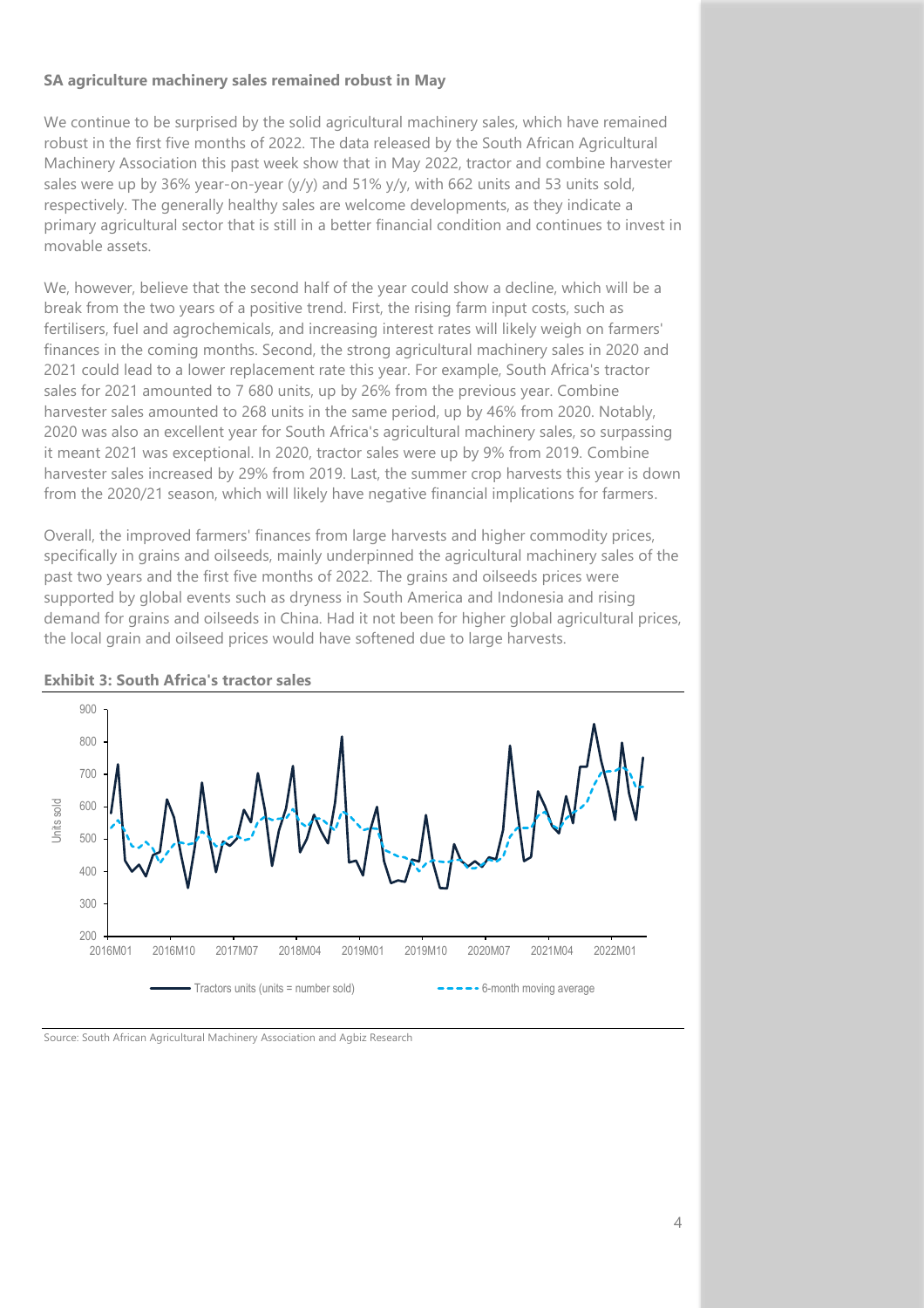## **Data releases this week**

We start the week with a global focus, where today the United States Department of Agriculture (USDA) will publish its weekly **US Crop Progress** data. In the previous release, in the week of 05 June 2022, maize and soybean plantings were nearly complete, although still behind the 2021 pace because of dryness in some regions of the US. For example, about 94% of the US maize hectares had been planted compared with 98% on 05 June 2021. Moreover, 78% of the soybeans had been planted compared with 89% in the corresponding period last year. On Thursday, the USDA will release the **US Weekly Export Sales** data.

On the domestic front, today, Agbiz will release the second-quarter results of the **Agbiz/IDC Agribusiness Confidence Index**. In the first quarter, the Agbiz/IDC Agribusiness Confidence Index (ACI) moderated by 12 points to 62, after reaching its second-highest level on record in Q4 2021. A level above the neutral 50-point mark implies that agribusinesses remain optimistic about operating conditions in the country. Therefore, the first-quarter results still reflected favourable conditions, albeit not as strong as the recent quarters.

On Thursday, SAGIS will publish the **Weekly Grain Trade** data for the week of 10 June 2022. In the previous release on 03 June 2022, which was the fifth week of South Africa's 2022/23 maize marketing year, the weekly exports amounted to 52 026 tonnes. The key markets were Italy and the Southern Africa region. This brought the total 2022/23 exports to 330 510 tonnes out of the seasonal export forecast of 3,2 million tonnes. This is slightly down from 4,1 million tonnes in the past season due to an expected reduction in the harvest.

South Africa is a net importer of wheat, and 03 June was the 36th week of the 2021/22 marketing year. The total imports are now at 1,11 million tonnes out of the seasonal import forecast of 1,48 million tonnes (slightly below the 2020/21 marketing year imports of 1,51 million tonnes because of a large domestic harvest). About 26% is from Argentina, 24% from Lithuania, 18% from Brazil, 15% from Australia, 12% from Poland, 4% from Latvia and 1% from the US.

If one looks into South Africa's wheat imports data for the past five years, Russia was one of the major wheat suppliers, accounting for an average share of 26% a year. This has now been replaced by the above-mentioned markets.